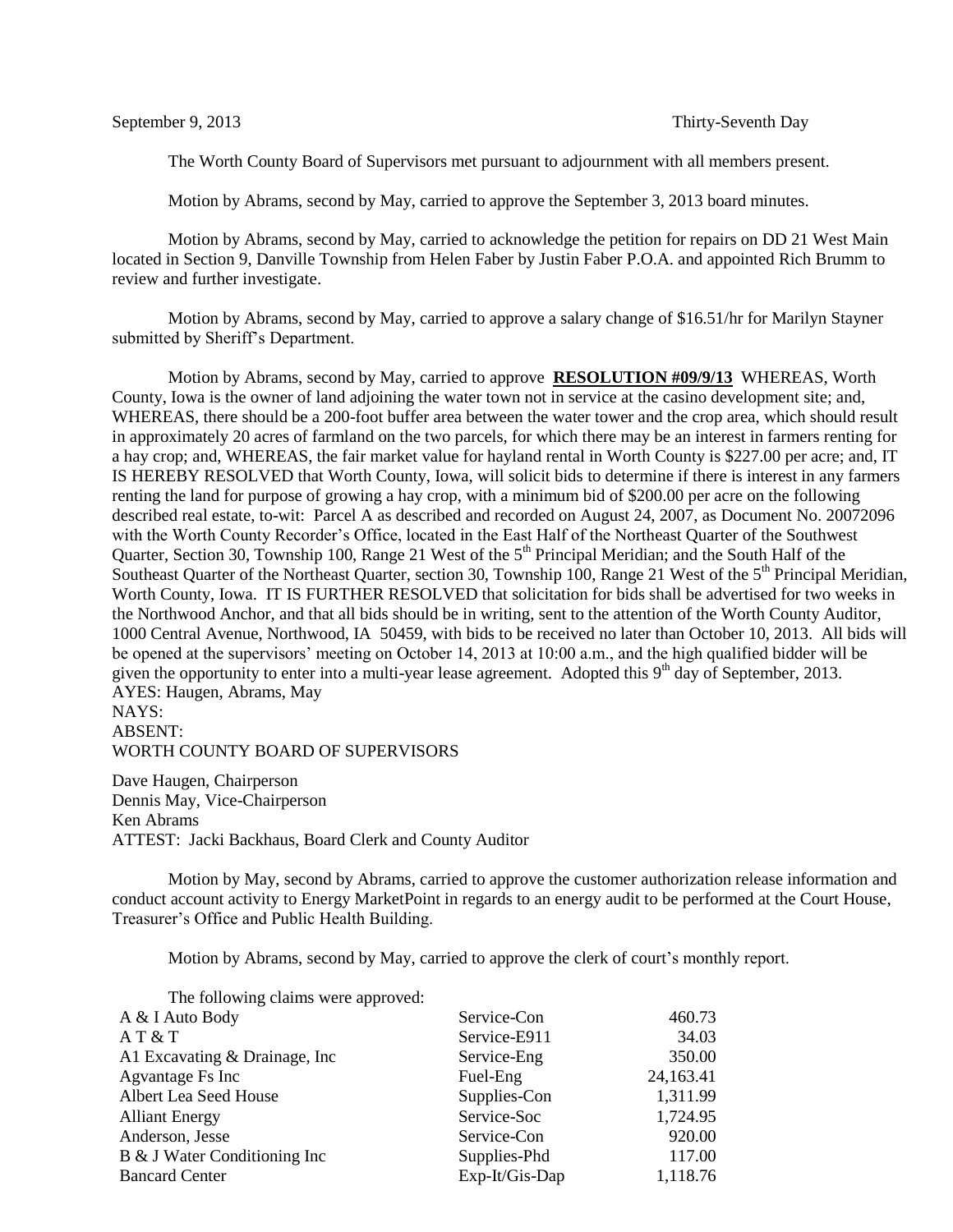| Barnes Distribution Group Inc      | Supplies-Eng               | 694.16    |
|------------------------------------|----------------------------|-----------|
| <b>Bcn</b> Telecom                 | Service-Gsr                | 341.76    |
| Berge, Larry                       | Fuel-Eng                   | 5,103.64  |
| <b>Black Hills Energy</b>          | Service-Eng                | 88.94     |
| <b>Bmc Aggregates Lc</b>           | Rock-Eng                   | 134.85    |
| <b>Bob Barker Company Inc</b>      | Supplies-Shf               | 58.40     |
| <b>Businessware Solutions</b>      | Service-Dap                | 25.22     |
| <b>Carquest Auto Parts</b>         | Supplies-Gsr               | 1,110.76  |
| <b>Cemstone Concrete Materials</b> | Service-Eng                | 330.00    |
| Centurylink                        | Service-Eng                | 40.16     |
| Cerro Gordo Co Auditor             | Service-Juj                | 2,121.52  |
| Cerro Gordo Co Sheriff             | Service-Csr                | 33.00     |
| <b>Chickasaw County Sheriff</b>    | Service-Csr                | 3.00      |
| City Of Joice                      | Service-Eng                | 36.05     |
| <b>City Of Kensett</b>             | Service-Eng                | 42.50     |
| <b>City Of Manly</b>               | Service-Eng                | 38.32     |
| City Of Northwood                  | Service-Eng                | 175.80    |
| Cnh Capital                        | Supplies-Eng               | 42.53     |
| <b>Electronic Engineering</b>      | Service-Shf                | 579.95    |
| <b>Falkstone Llc</b>               | Rock-Eng                   | 1,093.33  |
| <b>Fallgatter's Market</b>         | Supplies-Con               | 28.10     |
| Floyd County Sheriff               | Service-Csr                | 31.00     |
| Franklin County Sheriff            | Service-Csr                | 16.00     |
| Galls, Llc                         | <b>Supplies Credit-Shf</b> | 24.34     |
| Gildner, Fred                      | Rent-Soc                   | 488.00    |
| Google Inc                         | Service-Dap                | 4,000.00  |
| Goveonnection Inc                  | Service-Dap                | 414.00    |
| Greve Law Office                   | Exp-Aty                    | 152.00    |
| Hagen, Nathan                      | Service-San                | 200.00    |
| <b>Halock Security Labs</b>        | Service-Dap                | 3,243.24  |
| Hancock Co Sheriff                 | Service-Csr                | 63.55     |
| Haugen, David                      | Mileage-Sup                | 231.53    |
| Hawkeye Legal Services Inc         | Service-Csr                | 55.00     |
| <b>Heartland Asphalt Inc</b>       | Service-Eng                | 1,933.24  |
| Henry M. Adkins & Son Inc.         | Service-Aud                | 1,193.71  |
| Horstmann, Mike                    | Service-Wwt                | 6,547.74  |
| Huber Supply Co                    | Service-Eng                | 105.00    |
| Ia Dept Of Agriculture             | Dues-Levy                  | 1,814.00  |
| Ia Hsemd                           | Edu-Ema                    | 75.00     |
| Ia Northern Railway Co             | Project-Ndp                | 99,392.94 |
| Imwca                              | Prem-Ins                   | 9,104.00  |
| Ip Pathways                        | Service-It/Gis             | 14,750.00 |
| Isac                               | Edu-Con                    | 875.00    |
| Isaca                              | Edu-Aud                    | 55.00     |
| Joe's Collision & Performance      | Service-Shf                | 210.77    |
| Johnson, Harold H                  | Service-Phd                | 617.09    |
| Karl Chevrolet                     | Service-Shf                | 5,637.11  |
| Knudtson, Kirby                    | Service-Shf                | 31.34     |
| Kossuth County Sheriff             | Service-Csr                | 15.00     |
| L R Falk Const Co                  | Rock-Eng                   | 2,683.70  |
| Lentz, Jeff                        | Supplies-Eng               | 62.40     |
| Mail Services Llc                  | Service-Trs                | 265.69    |
| Mark's Tractor                     | Parts-Eng                  | 234.25    |
| Marshall & Swift Inc               | Service-Gsr                | 215.14    |